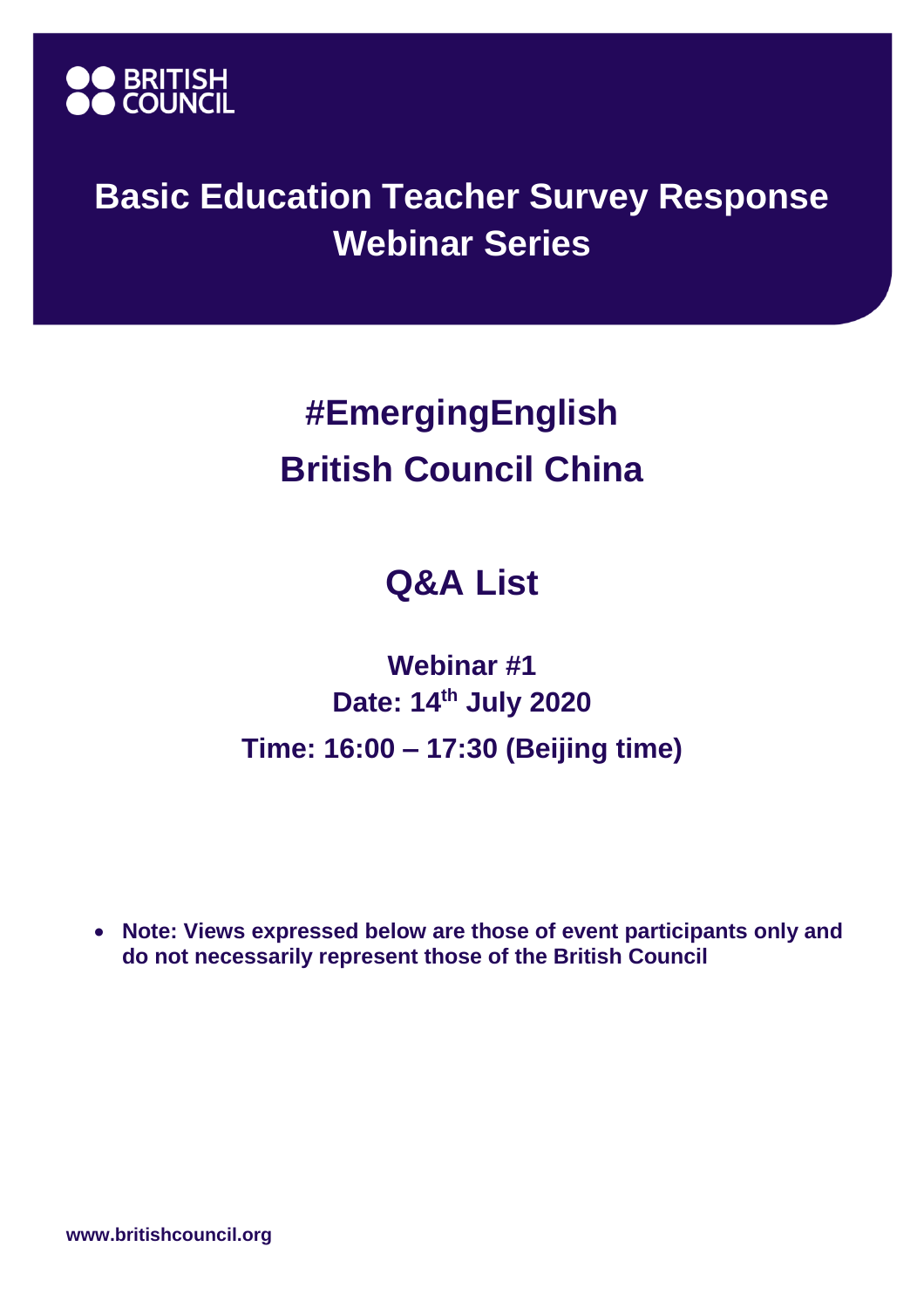| <b>Questions</b><br>(from audience)                                                                                            | <b>Answers (from speakers)</b>                                                                                                                                                                                                                                                                                                                                                                                                                |
|--------------------------------------------------------------------------------------------------------------------------------|-----------------------------------------------------------------------------------------------------------------------------------------------------------------------------------------------------------------------------------------------------------------------------------------------------------------------------------------------------------------------------------------------------------------------------------------------|
| Could you please explain more<br>about online interaction patterns?                                                            | In general interaction patterns online tend to vary and are<br>very different from the normal f2f ones. The first two I have<br>mentioned are more appropriate for synchronous tasks and<br>the last two are for asynchronous tasks. You can<br>experiment and use different interaction patterns to provide<br>variety during a lesson but always remember that a task can<br>sometimes take longer to complete when delivering online       |
| How does the Students in UK study<br>online?                                                                                   | The language students in the UK tend to be organised in<br>groups of 20-25 at most and from my experience the levels<br>of participation tend to vary. They prefer synchronous to<br>asynchronous activities (at least my current groups!). Hope<br>this is of help.                                                                                                                                                                          |
| Is there a video about the online<br>discussion of how it can be carried<br>out?                                               | I have recorded discussions in the past but as they tend to<br>be long or take place in breakout rooms when the students<br>work in groups                                                                                                                                                                                                                                                                                                    |
| Why are critical thinking questions<br>important?                                                                              | This is important where you teach classes where ideally you<br>would like your students to be able to develop their own<br>opinions and eventually produce writing where this is<br>reflected. It really depends on the level of the students;<br>these tasks are usually more appropriate for advanced<br>students.                                                                                                                          |
| Do student have trouble following<br>during cooperative learning?                                                              | Yes in some cases they do. This might be because a group<br>could have some students who tend to dominate<br>discussions and talk a lot compared to more shy students.<br>In this case, cooperation issues could arise but they can be<br>overcome if clear guidelines are provided to students.                                                                                                                                              |
| Would you be so kind to give us<br>some strategies to work on<br><b>Listening and Reading skills in</b><br>online settings?    | Thank you for your question. In terms of listening strategies,<br>I would encourage listening for specific information by<br>exposing students to short clips online, depending on the<br>level of your students. In terms of reading, I have found that<br>with my learners skimming and scanning tasks work well<br>online too. It helps when the reading passages are short as<br>we tend to prefer to read no more than 500 words online. |
| How to manage students' group<br>works online?                                                                                 | It really depends on their level, age and the number of<br>students. I like asking students to work in groups and I<br>moderate their work more easily online.                                                                                                                                                                                                                                                                                |
| In case students prefer writing<br>more, what do you suggest<br>teachers do if we don't want to keep<br>others online waiting? | In this case having extra tasks that fast finishers could do<br>would be very helpful.                                                                                                                                                                                                                                                                                                                                                        |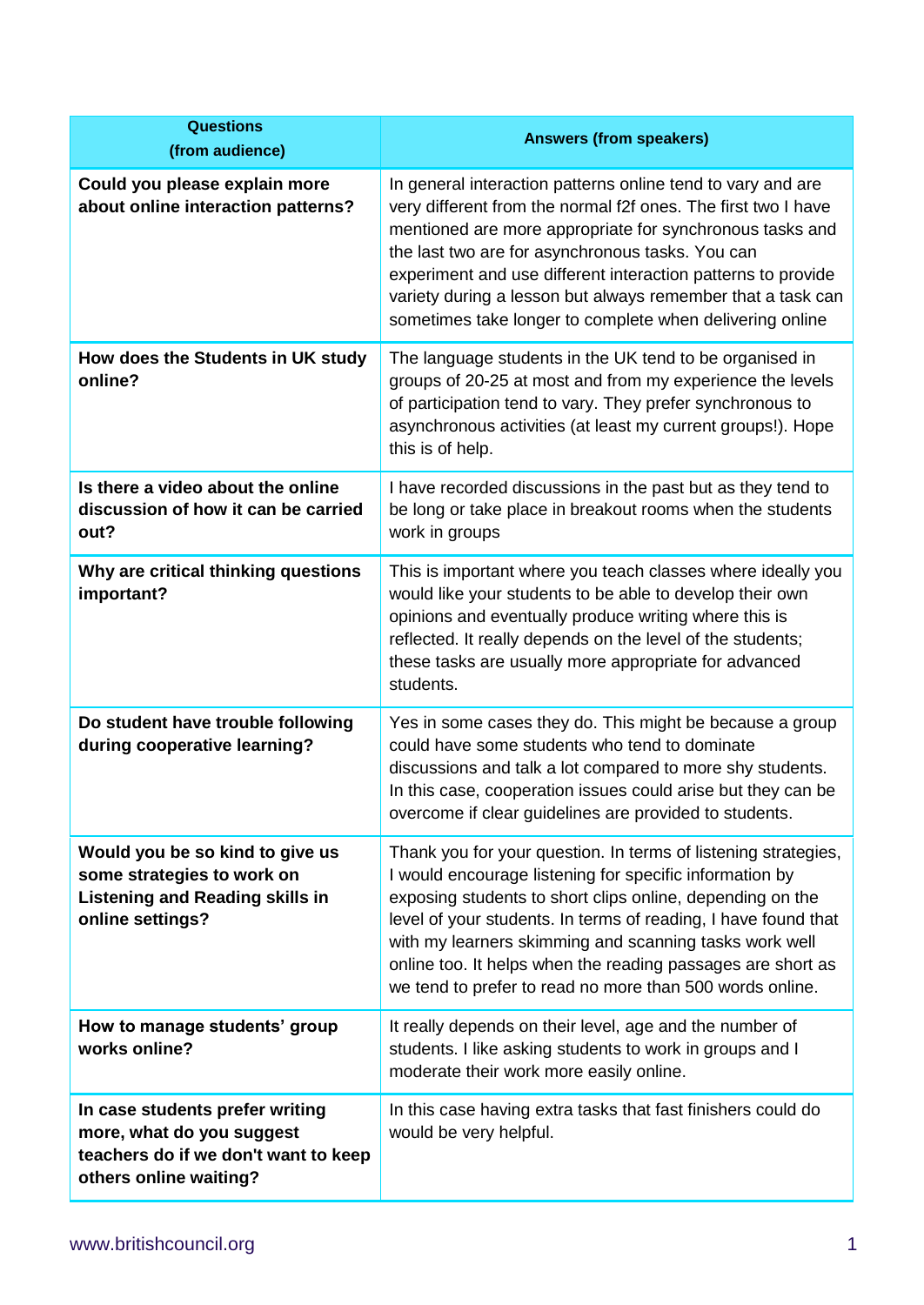| Thank you for your speech. I would<br>like to know how a teacher know<br>students are engaged.                                                                                                                                                              | This can be monitored by checking the chat box, the<br>students posts on forums, their work on any online quizzes,<br>on any shared documents where they had to produce a<br>piece of writing, etc.                                                                                                                                                                                                                                                      |
|-------------------------------------------------------------------------------------------------------------------------------------------------------------------------------------------------------------------------------------------------------------|----------------------------------------------------------------------------------------------------------------------------------------------------------------------------------------------------------------------------------------------------------------------------------------------------------------------------------------------------------------------------------------------------------------------------------------------------------|
| How does group work benefit<br>learning?                                                                                                                                                                                                                    | It can help when learners are shy and feel more confident to<br>communicate with their peers before reporting back to the<br>group. Then, while working in groups, the students have the<br>chance to discuss any problems but also to exchange views<br>on the task they have to complete. Group work has a<br>communicative character but it is not always appropriate. It<br>really depends on the skills you would like your learners to<br>develop. |
| Could you please suggest any<br>websites or apps that provide<br>services for teaching and assessing<br>students online?                                                                                                                                    | I use lots of different ones, Google classroom, then Moodle<br>but the latter is for university students.                                                                                                                                                                                                                                                                                                                                                |
| What is the manageable number of<br>members in a group?                                                                                                                                                                                                     | I would say usually 15-20.                                                                                                                                                                                                                                                                                                                                                                                                                               |
| We have different teamwork activity<br>like forum and workshop. Which<br>one is suitable for the younger<br>kids? What if kids (may be shy or<br>don't like it), they don't want to join<br>the forum or workshop, how can we<br>encourage them? Thank you! | With younger students I would use apps like Kahoot for<br>online quizzes. I would not encourage them to participate in<br>forums but you could create a blog for them for example so<br>that they could work on a project.                                                                                                                                                                                                                               |
| What shall I do to handle the<br>situation when naughty kids disturb<br>the class from time to time?                                                                                                                                                        | That can be tricky, try to set some rules for working online<br>and perhaps to mute them for a while if the situation does<br>not improve.                                                                                                                                                                                                                                                                                                               |
| How do you deal with parents when<br>teaching children online? It will get<br>me embarrassed and nervous                                                                                                                                                    | Do you mean that parents observe during the lesson?<br>Unfortunately, in some cases where the sessions are<br>recorded this is something that happens                                                                                                                                                                                                                                                                                                    |
| How to motivate students to speak<br><b>English online?</b>                                                                                                                                                                                                 | My suggestion would be to encourage them to work in pairs<br>or groups as this would increase the chances to use the<br>language with a classmate. You could also ask them to do<br>roleplays, presentations, etc depending on their level.                                                                                                                                                                                                              |
| Why is important to ask questions<br>in teaching and learning?                                                                                                                                                                                              | Questions can be used for multiple reasons. Perhaps the<br>key aspects with online might include - checking<br>understanding of concepts or instructions, especially as it<br>may be more challenging to monitor for Ss who don't<br>understand. Using questions to build understanding can<br>also promote deeper learning. I.e. moving from closed to<br>open questions can help Ss think more about a concept or                                      |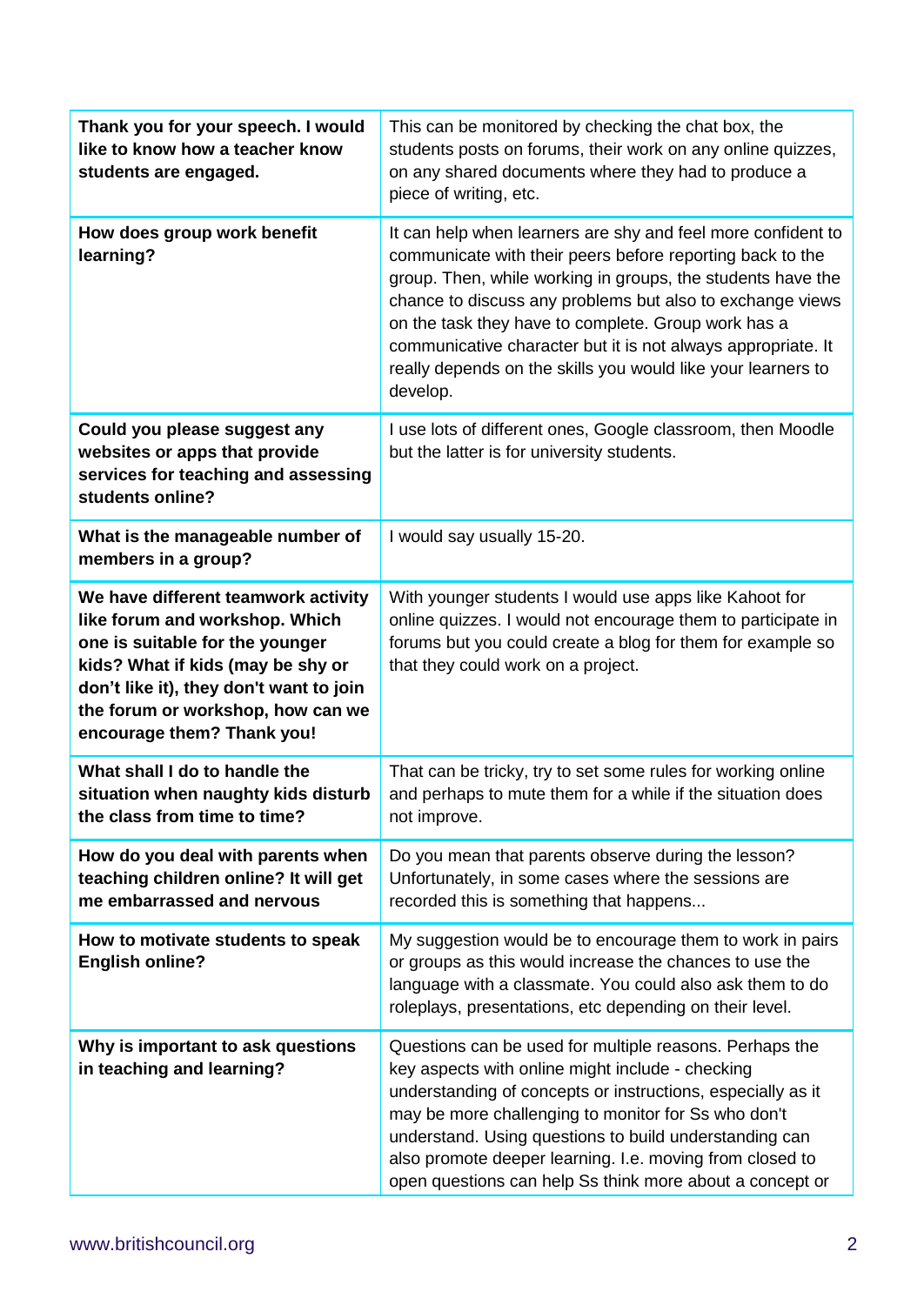|                                                                                                                                                                         | topic and allow them to make connections between<br>relationships.                                                                                                                                                                                                                                                                                          |
|-------------------------------------------------------------------------------------------------------------------------------------------------------------------------|-------------------------------------------------------------------------------------------------------------------------------------------------------------------------------------------------------------------------------------------------------------------------------------------------------------------------------------------------------------|
| What resources can be used in the<br>classroom?                                                                                                                         | 龚亚夫老师主编的《新维度英语》可以作为自己学习的资<br>源, 也可以作为教学和教研的资源, 与自己的教学内容整<br>合。另外牛津出版社的ORT分级读物中提供的教学设计思<br>路, 也是一个很好的资源。                                                                                                                                                                                                                                                     |
| Could you please offer some tips<br>on how to design a meaningful<br>task? Thank you.                                                                                   | 最简单的初步做法可以尝试: 课堂中的每一个问题和课堂指<br>令都问一问自己: 我是在和学生交流语言形式还是信息交<br>流?                                                                                                                                                                                                                                                                                             |
| How to distinguish focused tasks<br>and unfocused tasks? can<br>language learning be separated<br>from language communication?                                          | 语言学习和交流是不可分割的, 课堂中的每一个问题和课堂<br>指令都是在和学生交流信息交流, 而不是语言形式?                                                                                                                                                                                                                                                                                                     |
| How to allocate task and exercise<br>while teaching?                                                                                                                    | 提倡任务, 不是不需要练习, 您可以根据学生的实际学习能<br>力和教学目标合理分配两类活动的比例,但是课的最后还是<br>要让学生所学语言完成任务。练习只是为完成给到学生的一<br>些语言学习铺垫。                                                                                                                                                                                                                                                        |
| 请您将教材解读,课堂任务设计和应试<br>这三方面的关键解释一下,毕竟无论课<br>堂形式再新颖必须落实到看的到的效果<br>上,希望您可以分享一下任务式教学是<br>如何改善学习效果的, 非常感谢                                                                     | 教材解读的关键是完成任务教材可以提供的资源有哪些?所<br>以首先要想好本节课的任务是什么? 任务的设计的关键是既<br>要考虑语言的显性目标是什么?也要考虑语言背后的思维,<br>文化和情感, 跨学科知识有哪些? 应试的关键就是任务设计<br>的显性目标。如果需要进一步探讨交流,可以通过 British<br>Council 联系我。                                                                                                                                                                                   |
| How to design a task for students in<br>different level ?                                                                                                               | 您可以(1)用语言形式的任务结果和非语言形式的任务结果<br>控制学生语言输出的难易度(2)所选择的教学资源更多融入<br>学生已知的背景知识,帮助学生听懂和读懂。                                                                                                                                                                                                                                                                          |
| I was wondering about the notion of<br>the "correct values". How do you<br>address this issue in relation to<br><b>Intercultural competence</b><br>development, if any? | Most importantly it should deliver positive energy.                                                                                                                                                                                                                                                                                                         |
| Please tell me about a time when a<br>situation tested integrity.                                                                                                       | We don't use a test for testing integrity. We create content<br>that encourages students to develop beliefs and patriotism.                                                                                                                                                                                                                                 |
| I have been wondering what<br>differences and similarities between<br>the TBLT and CLT approaches are.<br>And how do you blend them in<br>class?                        | My answer might not be direct to the question but hope it<br>could provide more resources for your reference. Below are<br>2 links of insights on PPP, TTT, TBL and PBL from the<br>British Council Teaching English website. Hope it could be<br>of some use.<br>https://www.teachingenglish.org.uk/blogs/james-<br>taylor/james-taylor-ppp-ttt-tbl-dogme, |